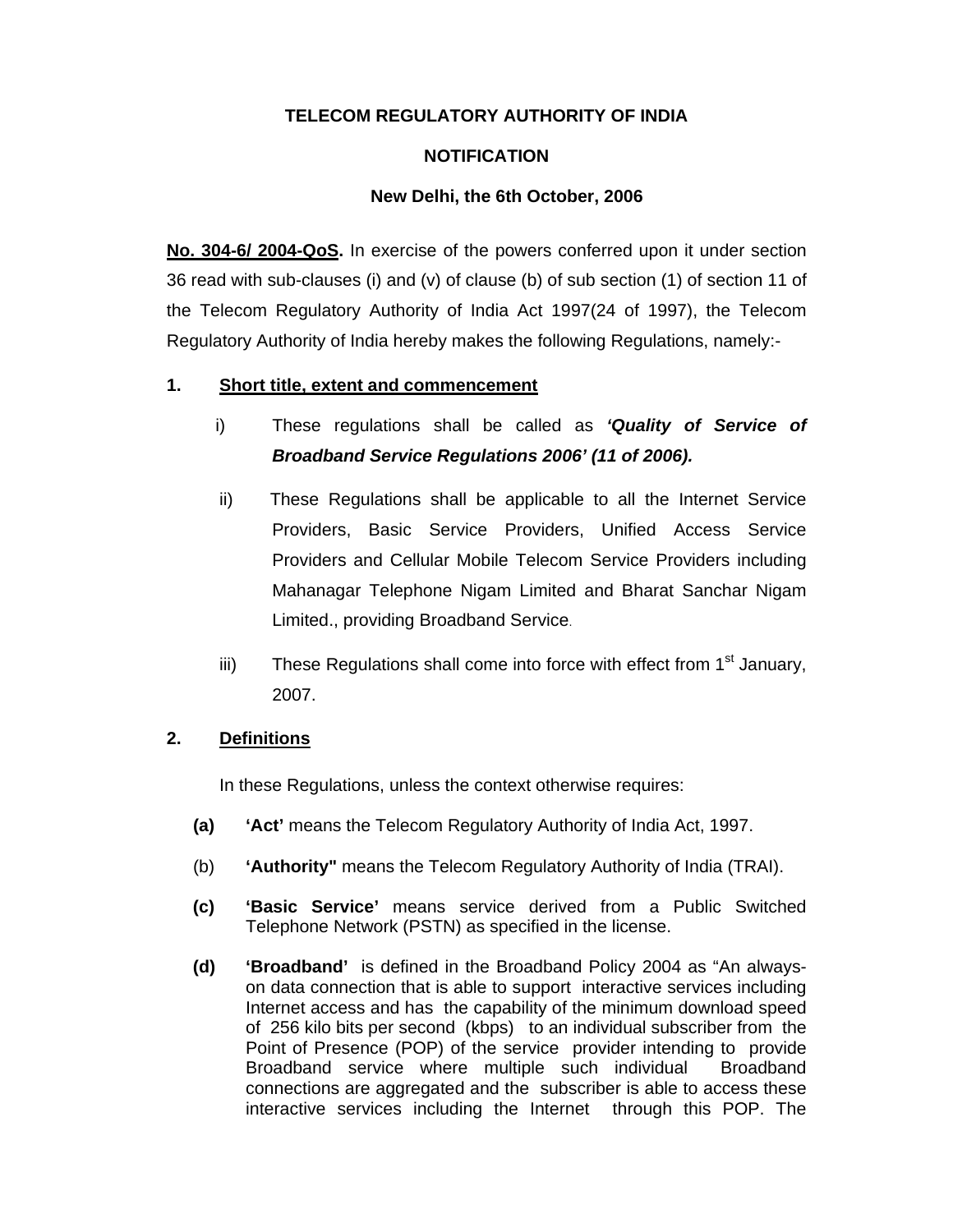interactive services will exclude any services for which a separate licence is specifically required, for example, real-time voice transmission, except to the extent that it is presently permitted under ISP licence with Internet Telephony".

- **(e) 'CPE' means Customer Premises Equipment**
- **(f) 'Customer' or 'Consumer'** means a subscriber of Broadband service.
- **(g) 'DSLAM'** means Digital Subscriber Line Access Multiplexer.
- **(h) 'Internet'** is a global information system that is:
	- **-** logically linked together by a globally unique address, based on Internet Protocol (IP) or its subsequent enhancements/ upgradations;
	- able to support communications using the Transmission Control Protocol / Internet Protocol (TCP/IP) suite or its subsequent enhancements/ upgradations, and all other IP compatible protocols.
- **(i) 'IP ADDRESS':** Operation of Internet Service requires IP addresses which is at present a 32 bit binary address. This address is required for each permanent connection on Internet. Typically, it is required for ports of routers and other ISP equipment and also for leased line connections to be provided to end users.
- **(j)** '**IGSP'** means International Gateway Service Provider for Internet services.
- **(k) 'ILDO'** means International Long Distance Operator.
- **(l) 'ISP'** means Internet Service Provider licensed to provide access to Internet Service
- **(m) 'ISP Node'** means a location where the ISP's Gateway Router is connected with upstream service provider.
- **(n) 'LAN'** means Local Area Network. It is a group of computers and associated devices that share a common communications line or wireless link.
- **(o) 'License'** means a licence granted or having effect as if granted under section 4 of the Indian Telegraph Act 1885 and Indian Wireless Telegraphy Act, 1933.
- **(p) 'Licensee'** means a registered Indian Company that has been awarded licence for providing specified public telecommunication services under sub-section (1) of section 4 of the Indian Telegraph Act 1885 (13 of 1885) for providing.
- **(q) 'NAP'** means Network Access Point. It is a major oversees Internet interconnection point that serves to logically link global Internet.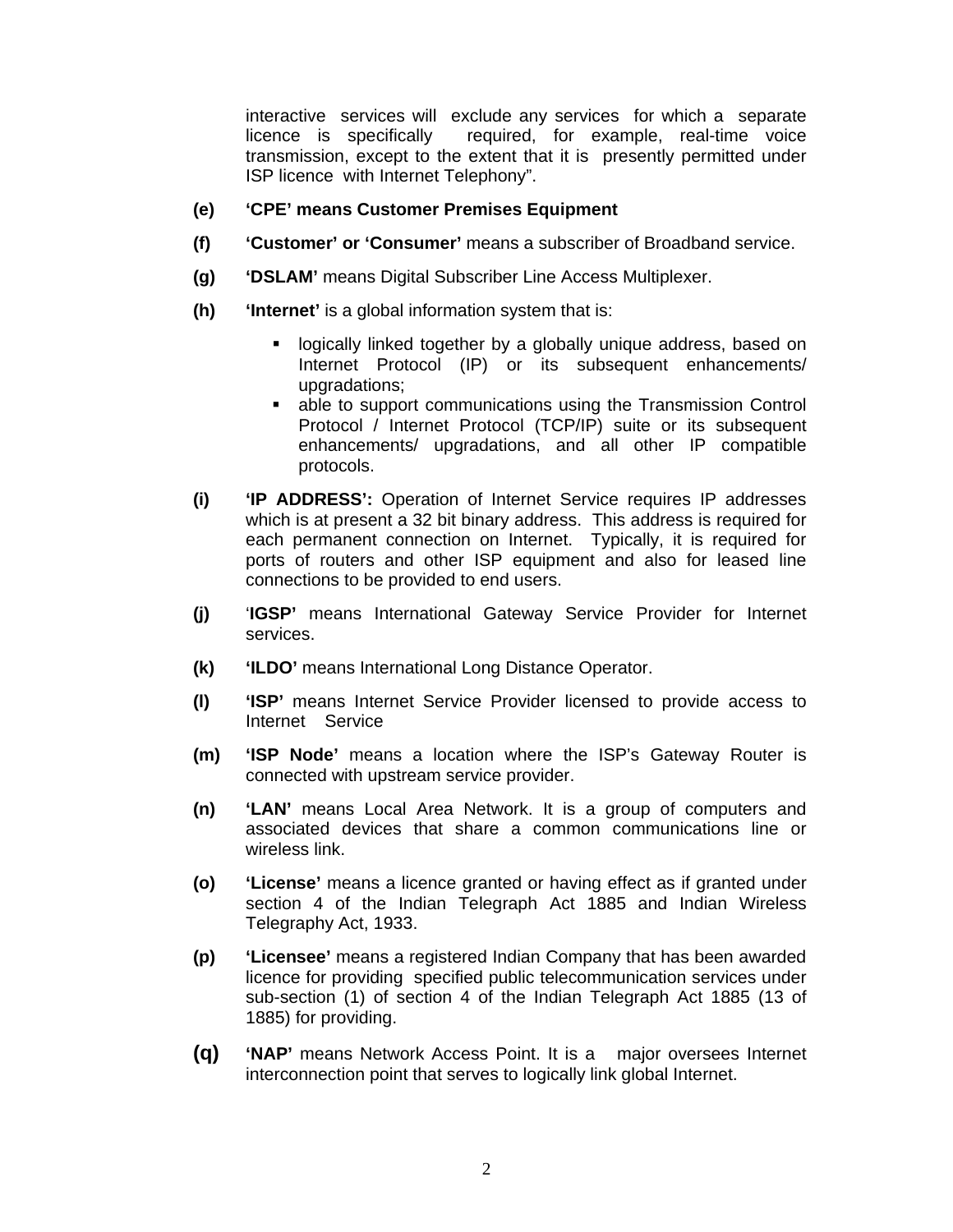- **(r) NIXI'** means National Internet Exchange of India
- **(s) 'NLDO'** means National Long Distance Operator.
- **(t) 'PC'** means Personal Computer**.**
- **(u) 'POP'** means Point Of Presence of the service provider intending to provide Broadband service where multiple such individual Broadband connections are aggregated and the subscriber is able to access interactive services including the Internet through this POP.
- **(v) 'Quality of Service':** The term "Quality of Services" (QoS) is defined as "the collective effect of service performance which determines the degree of satisfaction of a user of the service indicating the performance of a broadband network and of the degree to which the network conforms to the stipulated norms".
- **(w) 'Service Provider'** means a licensee of Internet Service, Basic Service, Unified Access Service and Cellular Mobile Service, Commercial VSAT Service etc. including Mahanagar Telephone Nigam Limited / Bharat Sanchar Nigam Limited., who is licensed to provide Internet service.
- **(x) 'Time Consistent Busy Hour (TCBH)':** The one hour period starting at the same time each day for which the average traffic of the resource group concerned is greatest over the days under consideration. ITU recommends analysis of 90 days to establish TCBH.
- **(y) 'UASP'** means Unified Access Service Provider.

# **3. Benchmarks for Quality of Service (QoS) Parameters**

The service providers shall meet the benchmarks for the Quality of Service parameters for Broadband as laid down below:-

| SI | <b>QoS Parameters</b>                                  | <b>Benchmarks</b>                                                                                                                                                                                                                                                                                                                                                                                                                                       | Averaged<br>over a<br>period of |
|----|--------------------------------------------------------|---------------------------------------------------------------------------------------------------------------------------------------------------------------------------------------------------------------------------------------------------------------------------------------------------------------------------------------------------------------------------------------------------------------------------------------------------------|---------------------------------|
| i. | <b>Service Provisioning</b><br><b>/Activation Time</b> | 100% cases in = < 15 working<br>days (subject to technical<br>feasibility). In all cases where<br>payment towards installation<br>charge & security deposit is<br>taken and the Broadband<br>connection is not provided within<br>15 working days, a credit at the<br>rate of Rs.10/ per day, subject to<br>a maximum of installation charge<br>or equivalent usage allowance<br>shall be given to the customer, at<br>the time of issue of first bill. |                                 |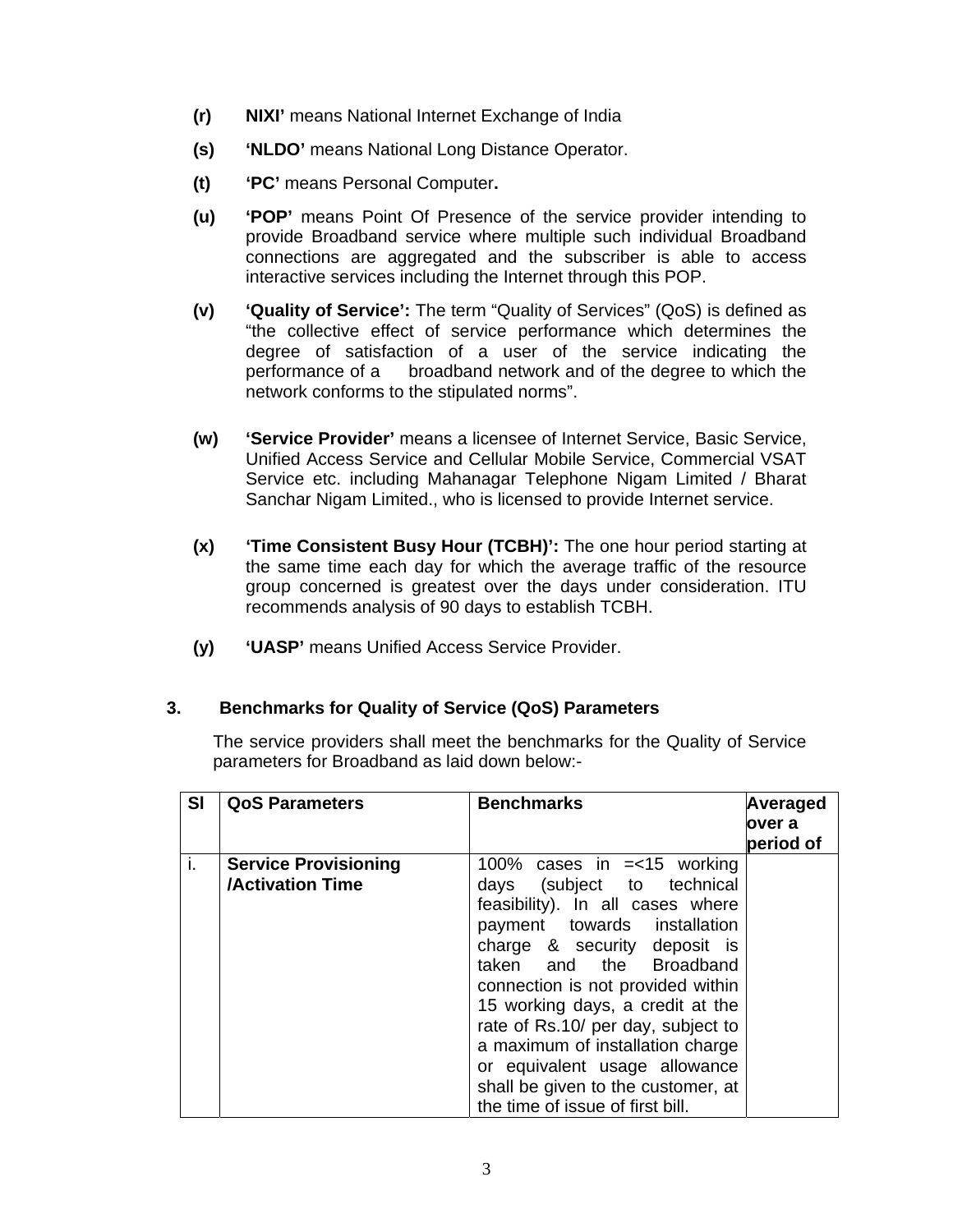| ii.  | <b>Fault Repair / Restoration</b><br><b>Time</b>                                                                                                                                                                                                       | By next working day: $> 90\%$ and<br>within 3 working days: 99%                                                                                                                                                                                                                                                                           | <b>One</b><br>month |
|------|--------------------------------------------------------------------------------------------------------------------------------------------------------------------------------------------------------------------------------------------------------|-------------------------------------------------------------------------------------------------------------------------------------------------------------------------------------------------------------------------------------------------------------------------------------------------------------------------------------------|---------------------|
|      |                                                                                                                                                                                                                                                        | Rebate:<br>(a) Faults Pending for $>$ 3<br>working days and $\lt$ 7 working<br>days: rebate equivalent to 7 days<br>of minimum monthly charge or<br>equivalent usage allowance                                                                                                                                                            |                     |
|      |                                                                                                                                                                                                                                                        | (b) Faults Pending for $> 7$<br>working days and $< 15$ working<br>days: rebate equivalent to 15<br>days of minimum monthly charge<br>or equivalent usage allowance                                                                                                                                                                       |                     |
|      |                                                                                                                                                                                                                                                        | (c) Faults Pending for > 15<br>working days: rebate equivalent<br>month of minimum<br>one<br>to<br>monthly charge or equivalent<br>usage allowance                                                                                                                                                                                        |                     |
| iii. | <b>Billing Performance</b><br>• Billing complaints per 100<br>bills issued                                                                                                                                                                             | $< 2\%$                                                                                                                                                                                                                                                                                                                                   | One<br>month        |
|      | • %age of<br><b>Billing</b><br>Complaints resolved                                                                                                                                                                                                     | 100% within 4 weeks                                                                                                                                                                                                                                                                                                                       |                     |
|      | • Time taken for refund of<br>deposits after closure:                                                                                                                                                                                                  | 100% within 60 days                                                                                                                                                                                                                                                                                                                       |                     |
| iv.  | Response time<br>the $ $<br>to<br>customer for assistance                                                                                                                                                                                              | % age of calls answered by<br>operator (Voice to Voice)                                                                                                                                                                                                                                                                                   | One<br>month        |
|      |                                                                                                                                                                                                                                                        | Within 60 seconds > 60%<br>Within 90 seconds > 80%                                                                                                                                                                                                                                                                                        |                     |
| v.   | Utilization/<br><b>Bandwidth</b><br>Throughput:                                                                                                                                                                                                        |                                                                                                                                                                                                                                                                                                                                           | One<br>month        |
|      | a) Bandwidth Utilization<br>i) POP to ISP Gateway<br><b>Node</b><br>[Intra-network]<br>Link(s)<br>ii) ISP Gateway Node to<br><b>IGSP</b><br><b>NIXI</b><br><b>Node</b><br>$\mathcal{L}$<br>Link(s)<br>upstream<br>International<br>for<br>connectivity | <80%<br>link(s)/route<br>bandwidth<br>during peak<br>utilization<br>hours<br>(TCBH). If on any link(s)/route<br>bandwidth utilization<br>exceeds<br>90%, then network is considered<br>to have congestion. For this<br>additional<br>provisioning<br>οf<br>Bandwidth on immediate basis,<br>but not later than one month, is<br>mandated. |                     |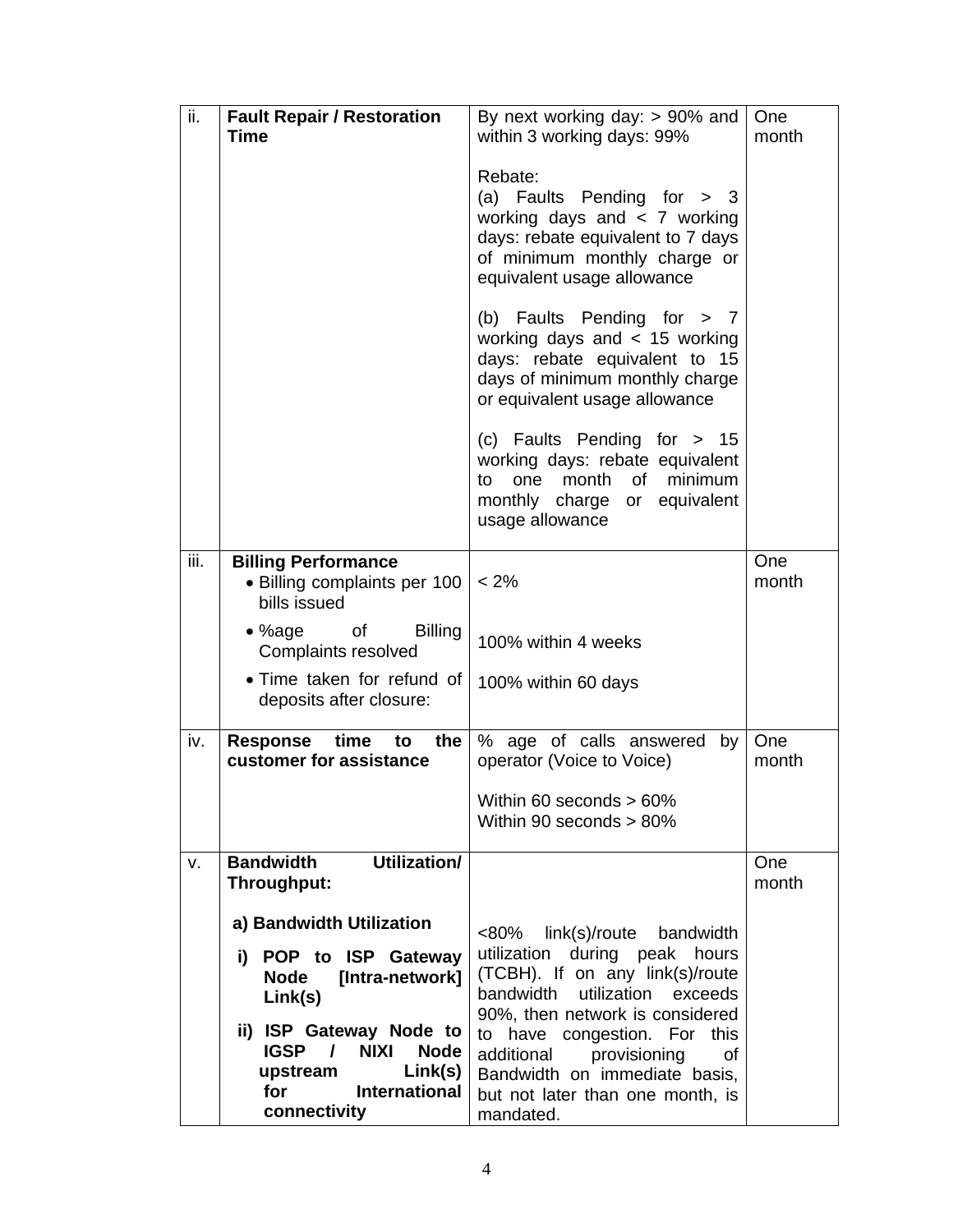|       | <b>Broadband Connection</b><br>b)<br>Speed (download)                                                                                                    | Subscribed<br><b>Broadband</b><br>Connection Speed to be met<br>>80% from ISP Node to User.                  |                |
|-------|----------------------------------------------------------------------------------------------------------------------------------------------------------|--------------------------------------------------------------------------------------------------------------|----------------|
| vi.   | <b>Service Availability / Uptime</b><br>(for all users)                                                                                                  | > 90% quarter ending June 2007;<br>> 98% with effect from quarter<br>ending September 2007<br>and<br>onwards | One<br>Quarter |
| vii.  | <b>Packet Loss</b><br>(for wired broadband access)                                                                                                       | $< 1\%$                                                                                                      | One<br>month   |
| viii. | <b>Network Latency</b><br>(for wired broadband access)<br>• User reference point at<br>POP / ISP Gateway<br>Node to International<br>Gateway (IGSP/NIXI) | $<$ 120 msec                                                                                                 | One<br>month   |
|       | User reference point at<br>ISP Gateway Node to<br>International nearest<br>NAP<br>port<br>abroad<br>(Terrestrial)                                        | $<$ 350 msec                                                                                                 |                |
|       | User reference point at<br>$\bullet$<br>ISP Gateway Node to<br>International<br>nearest<br>abroad<br>NAP.<br>port<br>(Satellite)                         | <800 msec                                                                                                    |                |
| ix.   | perception<br><b>Customer</b><br>Οf<br><b>Services</b>                                                                                                   |                                                                                                              | One<br>Quarter |
| (a)   | % satisfied with the provision of<br>service                                                                                                             | >90%                                                                                                         |                |
| (b)   | % satisfied with the billing<br>performance                                                                                                              | >90%                                                                                                         |                |
| (c)   | % satisfied with help services                                                                                                                           | >90%                                                                                                         |                |
| (d)   | % satisfied with network<br>performance, reliability and<br>availability                                                                                 | >85%                                                                                                         |                |
| (e    | % satisfied with maintainability                                                                                                                         | >85%                                                                                                         |                |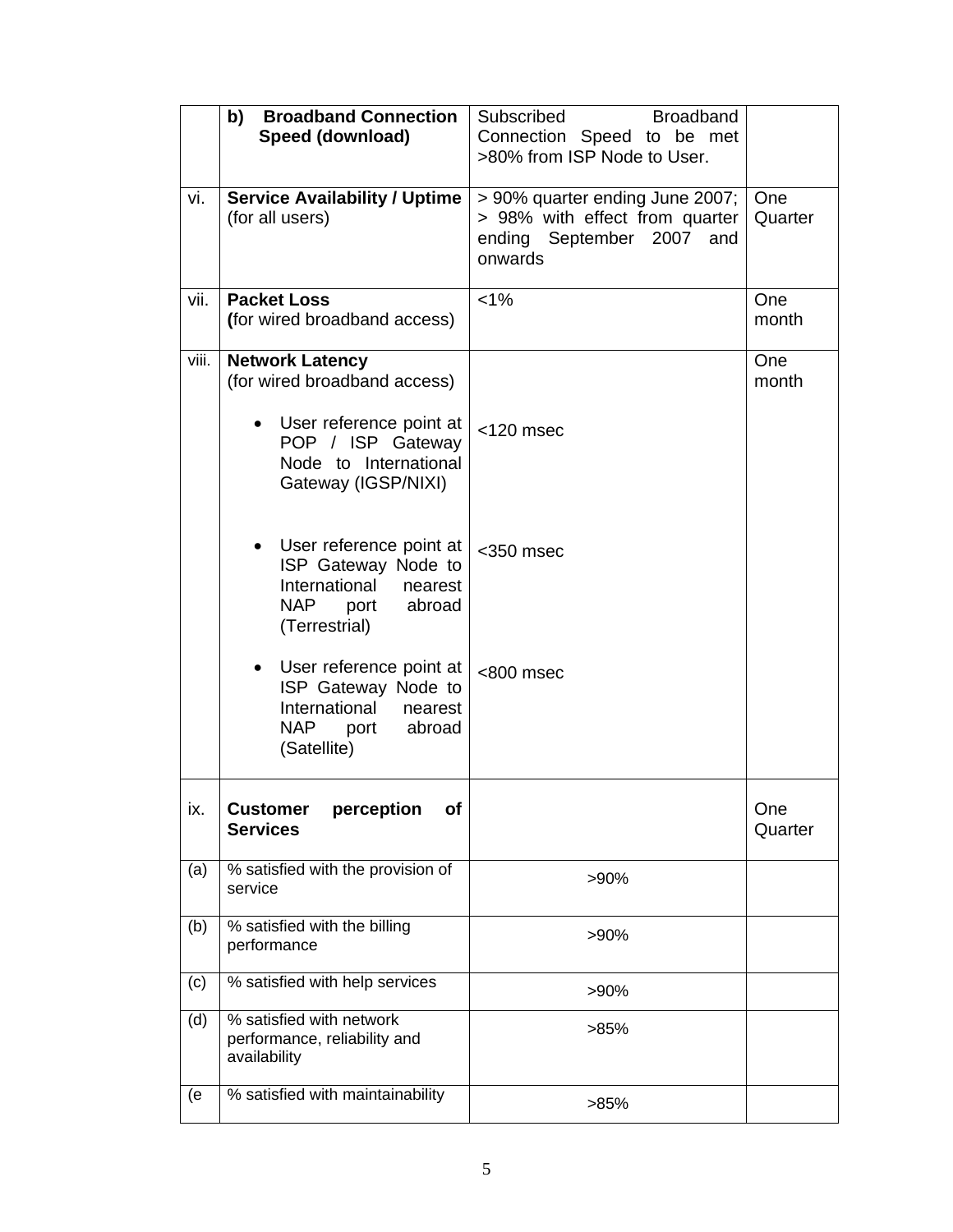|     | % satisfied with Overall<br>customer satisfaction                                                                                                                   | $>85\%$ |  |
|-----|---------------------------------------------------------------------------------------------------------------------------------------------------------------------|---------|--|
| (g) | with<br>℅<br>satisfied<br>Customer<br>satisfaction<br>with<br>offered<br>supplementary services such as<br>allocation of static/fixed<br>addresses, e-mail IDs etc. | $>85\%$ |  |

# **4. Reporting Requirement**

 The service providers shall submit the Performance Monitoring Reports on the QoS benchmarks for all the parameters in the format to be prescribed by the Authority on Quarterly basis, ending  $31<sup>st</sup>$  March,  $30<sup>th</sup>$  June,  $30<sup>th</sup>$  September and 31<sup>st</sup> December, but not later than 6 weeks from the end of the Quarter. The Authority may review from time to time the periodicity and the format of such report.

# **5. Registration of Demands for Broadband Connections**

5.1 Service Providers, who intend to provide Broadband service, in a particular service area or exchange area/ locality/ city shall advertise and make public the Broadband availability plan at periodic interval of at least once in 6 months so that prospective customers can make registration.

5.2 In order to ensure that applications for Broadband connections are registered without any discrimination, the service provider shall register all demands for Broadband connections and give registration number to the prospective customer. If it is technically feasible to provide the Broadband connection on demand, the same shall be provided within the time frames indicated in the Regulation. In all other cases, waiting list shall be maintained and connections released in a non-discriminatory manner as per the waiting list.

# **6. Auditing**

6.1 The service providers shall maintain complete and accurate records of Service Provisioning /Activation, Fault Repair/ Restoration, Billing Complaints, Response Time to the Customer for assistance, Bandwidth Utilization/ Throughput, Service Availability/Uptime, Packet Loss and Latency measurements.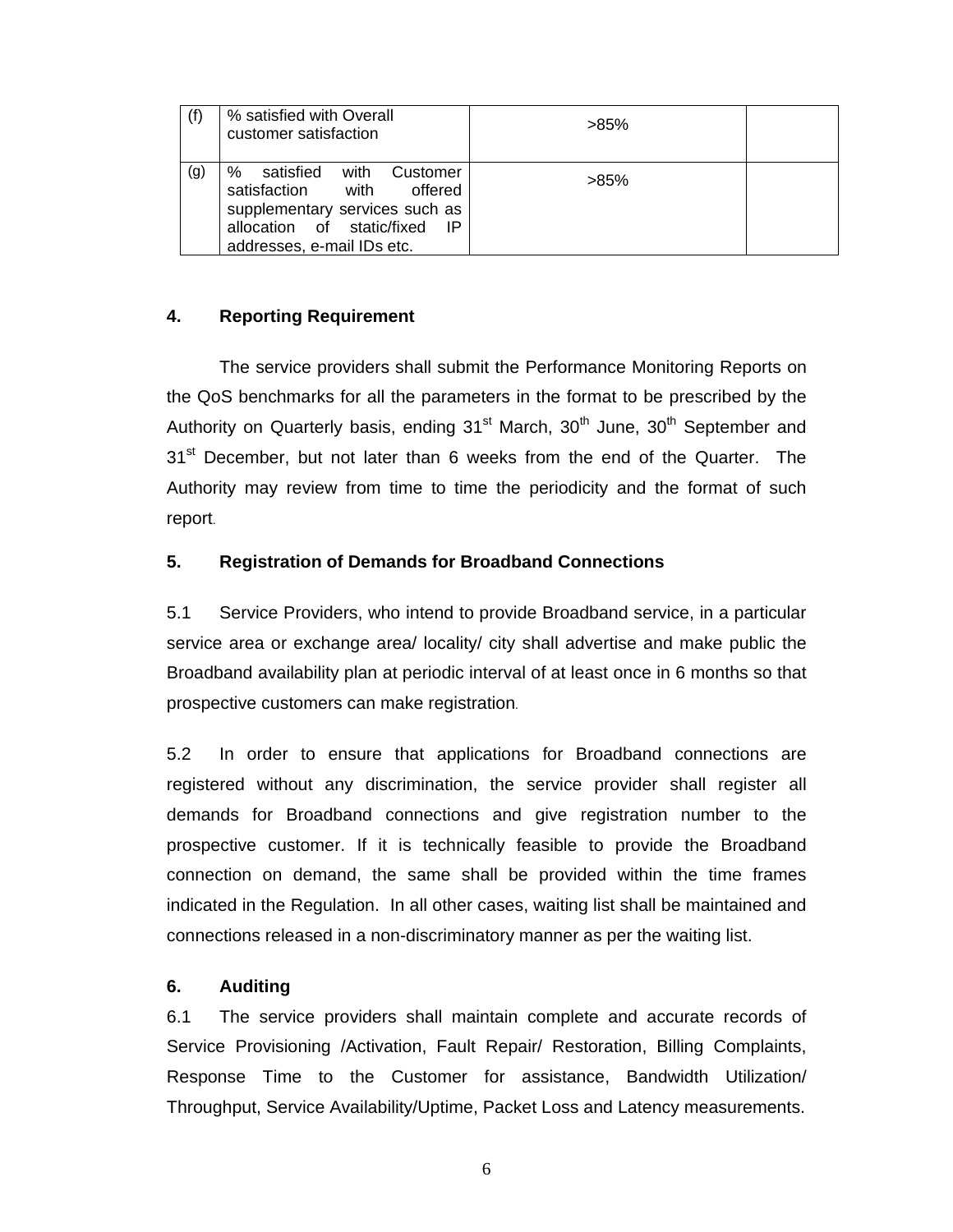6.2 Network performance parameters like Bandwidth Utilisation/Throughput including Broadband Connection Speed, Packet Loss and Latency shall be measured on sample basis by the Authority from time to time, directly or if need so arises, through an independent agency.

6.3 The Authority shall audit / inspect, either directly or through an independent agency, the records relating to the reporting of compliance to the QoS parameters. The Authority, if it thinks fit, may require the service providers to get the reports submitted to the Authority audited, at its own cost, through independent and qualified agencies.

### **7. Customer Perception of Service**

 The Quality of Service parameter for Customer perception regarding Broadband service shall be measured through customer survey conducted by the Authority through an independent agency. The results of this survey may be made public for the information of the customers to generate healthy competition amongst service providers to improve service.

### **8. Broadband Connection Speed (download)**

 The service Providers shall make available a facility for measuring Broadband Connection Speed (download) at ISP node within a period of three months of coming into force of these Regulations.

### **9. Review**:

The Authority, suo-moto or on reference from any affected party, or for good and sufficient reasons, may review and modify these regulations.

#### **10. Interpretation**:

 In case of any doubt regarding interpretation of any of the provisions of these Regulations, the decision of the Authority shall be final and binding.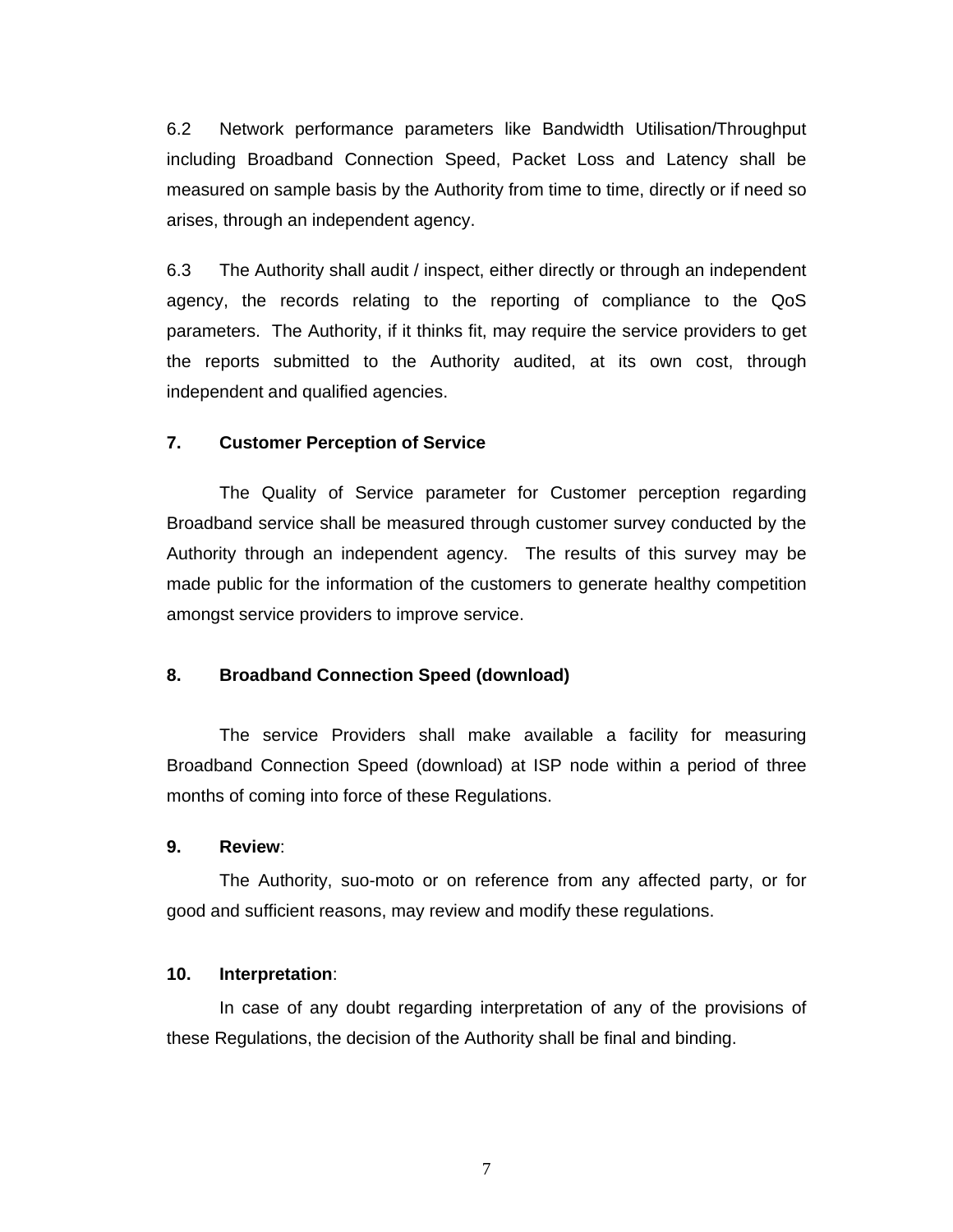# **11**. **Explanatory Memorandum:**

These Regulations contain at Annex - an Explanatory Memorandum to provide the background and reasons for the issuance of these regulations, detailed meaning of the various parameters and their measurement methods.

> **(Rajendra Singh) Secretary**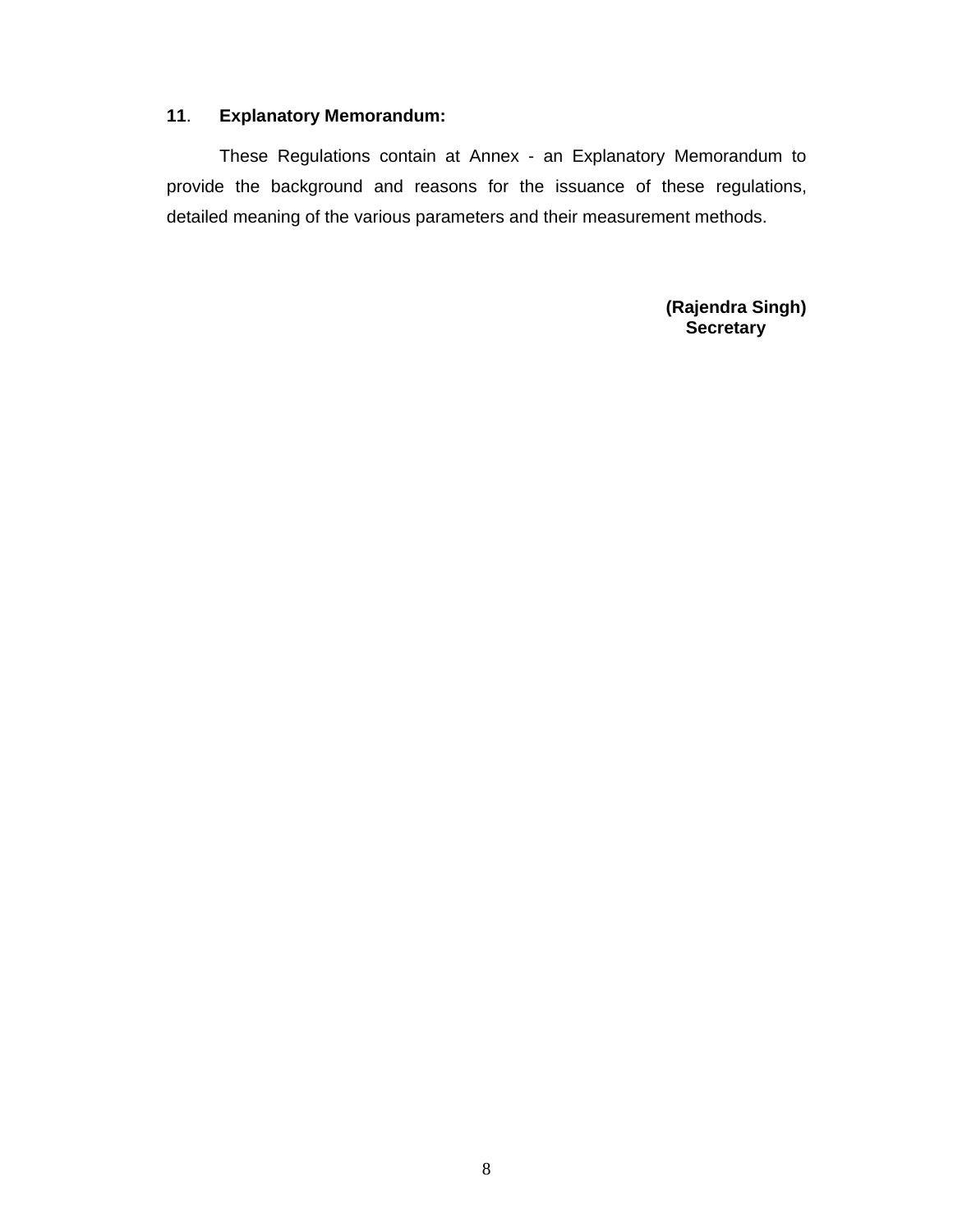# **ANNEX.**

# **EXPLANATORY MEMORANDUM**

### **BACKGROUND:**

1. The Broadband Policy issued by the Government in October, 2004 provides for fixation of the Quality of Service standards for Broadband Service by TRAI. At the time of issue of the Broadband Policy, Broadband connections in India were of the order of 50,000 only. This has crossed 17 lakhs connections by August, 2006. Alongwith the increase in the numbers of customers, the numbers of consumer complaints pertaining to Broadband Services are also increasing. The analysis of complaints received by the Authority indicates the customers concern for fault repair, service provisioning, and network & billing related problems. To address customers' concern and to create conditions for consumer satisfaction, a need is, therefore, felt to fix the Quality of Service benchmarks for Broadband.

2. The Authority had undertaken public consultation by releasing a Consultation Paper on  $23<sup>rd</sup>$  May, 2006 and comments of stakeholders were sought by 16<sup>th</sup> June, 2006. Open House Discussions with the stakeholders were held at Delhi on 28<sup>th</sup> June, 2006. After the Open House Discussions, a core group, consisting of representatives from COAI, AUSPI, ISPAI, BSNL, MTNL, VSNL, Spectranet and an independent Consultant, was formed to further deliberate on some of the issues relating to Quality of Service for Broadband.

3. The Authority considered the comments received from stakeholders during the consultation process and the deliberations of the core group while finalizing the Quality of Service norms for Broadband. The meaning of the various parameters, its measurement methodology and rationale for the Quality of Service Benchmarks is given below.

#### **Objective of laying down Quality of Service Parameters:**

- 4. The objective of laying down Quality of Service Parameters for Broadband service is to:
	- i) Create transparency and monitorable standards in services through predetermined Quality of Service norms for Broadband which the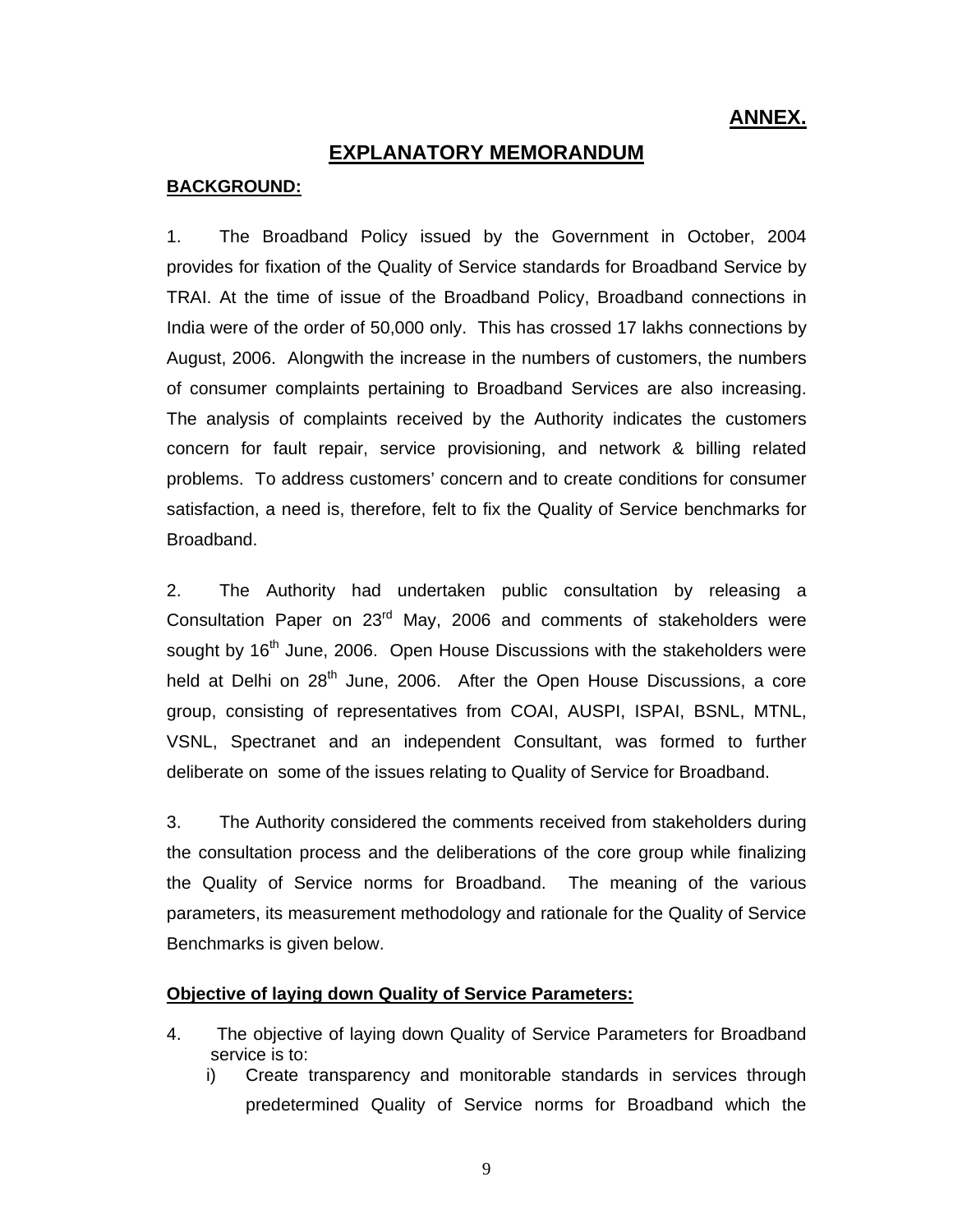service provider is required to provide and the user has a right to expect.

- ii) Measure the Quality of Service for Broadband provided by the Service Providers from time to time and to compare them with the norms so as to assess the level of performance.
- iii) Protect the interests of consumers of Broadband service and thus enhance consumer satisfaction.

# **MEANING OF THE QoS PARAMETERS & MEASUREMENT METHODOLOGY**

# **(a) Service Provisioning/ Activation Time:**

5. The service provisioning/ activation time means the time taken from the date of receipt of an application to the date when the service is activated.

6. Core group, recommended that in case an advance payment of any sort, for installation or service provisioning, has been taken, then the service must be activated within 15 days. If this is not done, then the service provider must return the money to the customer. The service provisioning benchmark of 15 days has been prescribed accordingly.

7. Technically Non Feasible (TNF) cases such as unavailability of Broadband infrastructure/ equipment in the Area or Spare Capacity i.e. Broadband Ports including equipment to be installed at the customer premises for activating Broadband connection shall be excluded from the calculation of this parameter. Also, problems relating to customer owned equipment such as PC, LAN Card/USB Port and internal wiring or non-availability of such equipment shall be excluded from the calculation of this parameter.

# **(b) Fault Repair/ Restoration Time:**

8. Fault Repair/ Restoration Time means the time taken to restore an existing customer's service to operational level from the time that a problem or fault is reported.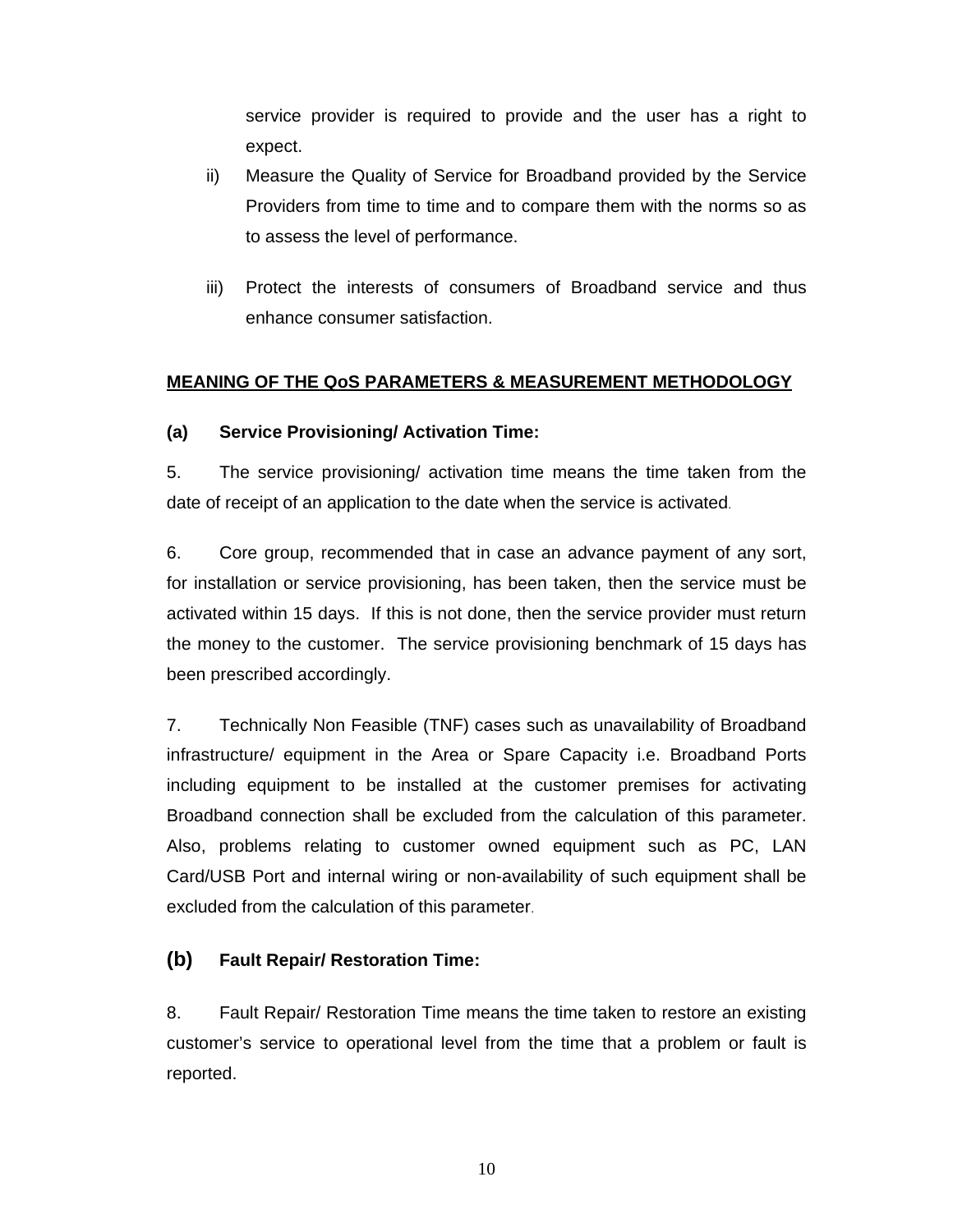9. Only those complaints, which have been registered till the close of the business hours of the day, will be taken into account. Complaints registered after the business hours will be taken as being registered in the next day business hours. At the same time, faults due to the customer premises equipment which is owned by customer such as computer hardware and software including LAN card/USB Ports etc. shall be excluded from the measurement of performance against this benchmark, as the service provider is not directly responsible for these faults.

10. The benchmarks proposed for this parameter in the Consultation Paper was different from the benchmarks prescribed in these Regulations. This is mainly because during discussions with the core group members, it was felt that the benchmark for Fault Restoration Time given in the ISP licence agreement cannot be diluted. Accordingly, similar benchmarks have been prescribed in these Regulations for Fault Repair/ Restoration Time.

11. During consultation, the service providers, core group members and consumer organizations had accepted the proposal to give rebate/credit for downtime, although there were different views regarding the quantum of rebate for downtime including provision for rebate of excess down time on the same principles as voice telephony services. . In order to have uniformity in the QoS regulations, the Authority has prescribed rebates on the same principles as for basic service (wireline) for excessive downtime. In all cases where the fault is not rectified within 3 working days, rebate shall be given as per the provisions in Regulation 3 (ii).

#### **(c) Billing Performance:**

12. The percentage of bills resulting in a customer complaint indicates the billing performance.

Billing complaints per  $=$  Total number of disputed bills  $\times$  100 100 bills issued Total number of bills issued during one billing cycle.

The benchmark for this parameter has been prescribed, in line with the proposal in the consultation paper and the views of the stakeholders. The Billing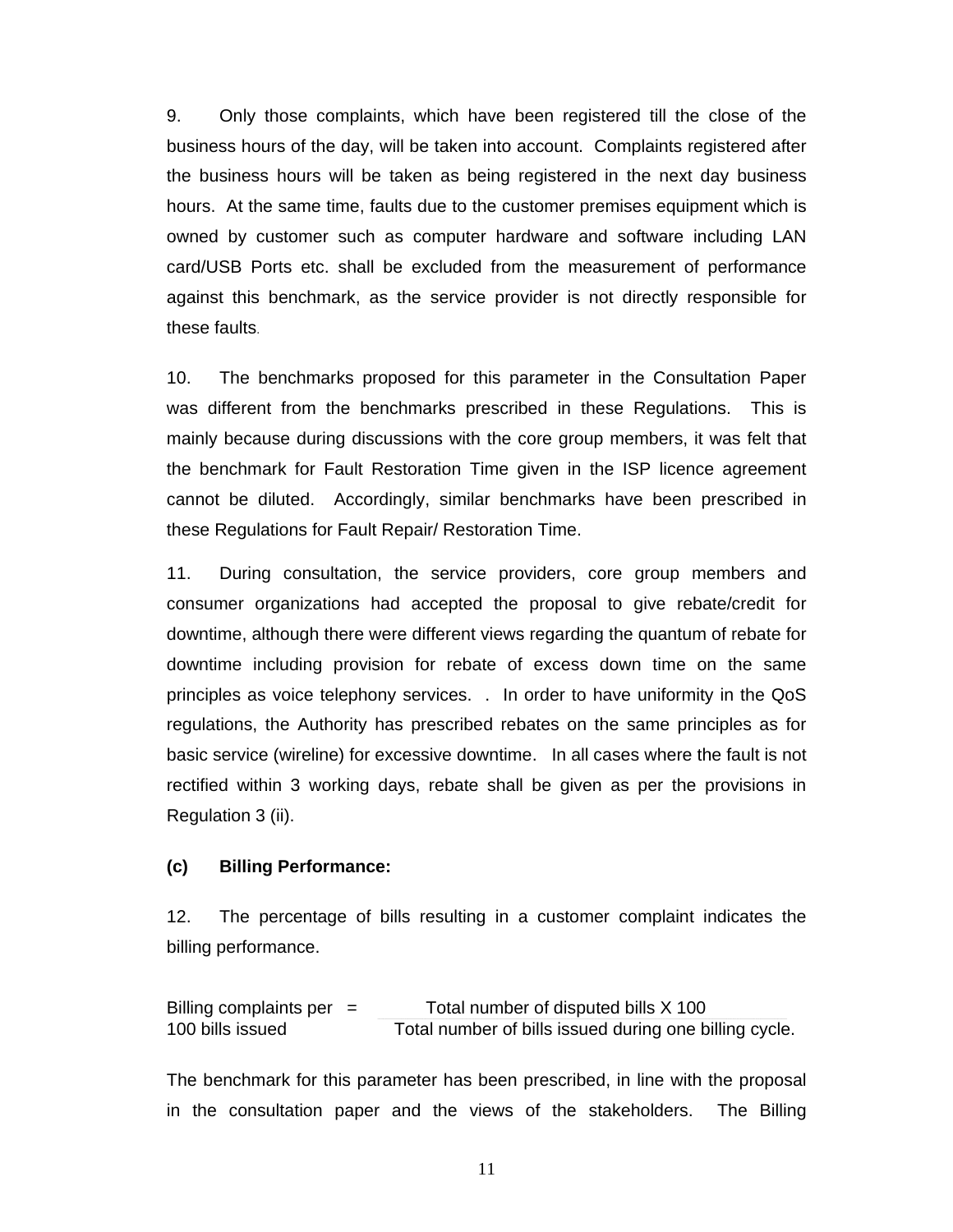Performance parameters have been specified for online charging systems as well as for offline billing system. It also includes charging errors in preparation of bills by the service providers.

### **(d) Response Time to the customer for Assistance**

13. The duration from the instant a call is made to helpline number and a ring back is received to the instant the human operator answers the calling user to provide the service requested.

14. The calculations shall be provided based on the percentage of calls answered within 60 seconds and within 90 seconds, averaged over a period of one month.

15. This parameter was not proposed in the Consultation Paper. But considering the fact that complaints/ service requests are normally made over on telephone, it is necessary to measure the effectiveness of the customer care helpline numbers. Only voice to voice calls to the customer care helpline/ call centre/ help desk numbers are included in the Regulation and this does not mean IVR response from the customer care centre of the service provider.

# **(e) Bandwidth Utilization/Throughput:**

16. During consultation process there were different suggestions regarding measurement of the parameter and in the core group discussions it was generally agreed that the benchmark proposed in the Consultation Paper was difficult to measure and implement. It was deliberated in the core group discussions and generally agreed that measurement of the bandwidth utilisation for network links can be made using Multi Router Traffic Grapher (MRTG).

17. The Internet Service Provider could offer a good quality of service to the customers only if there is enough bandwidth in the Access segment, long distance segment and Overseas NAP segment. The Access segment is entirely managed and operated by the ISP. The broadband service can be provided through DSL, OFC, Cable TV Network, VSAT and Broadband Wireless Access (BWA) technologies. The national long distance segment is usually taken on lease from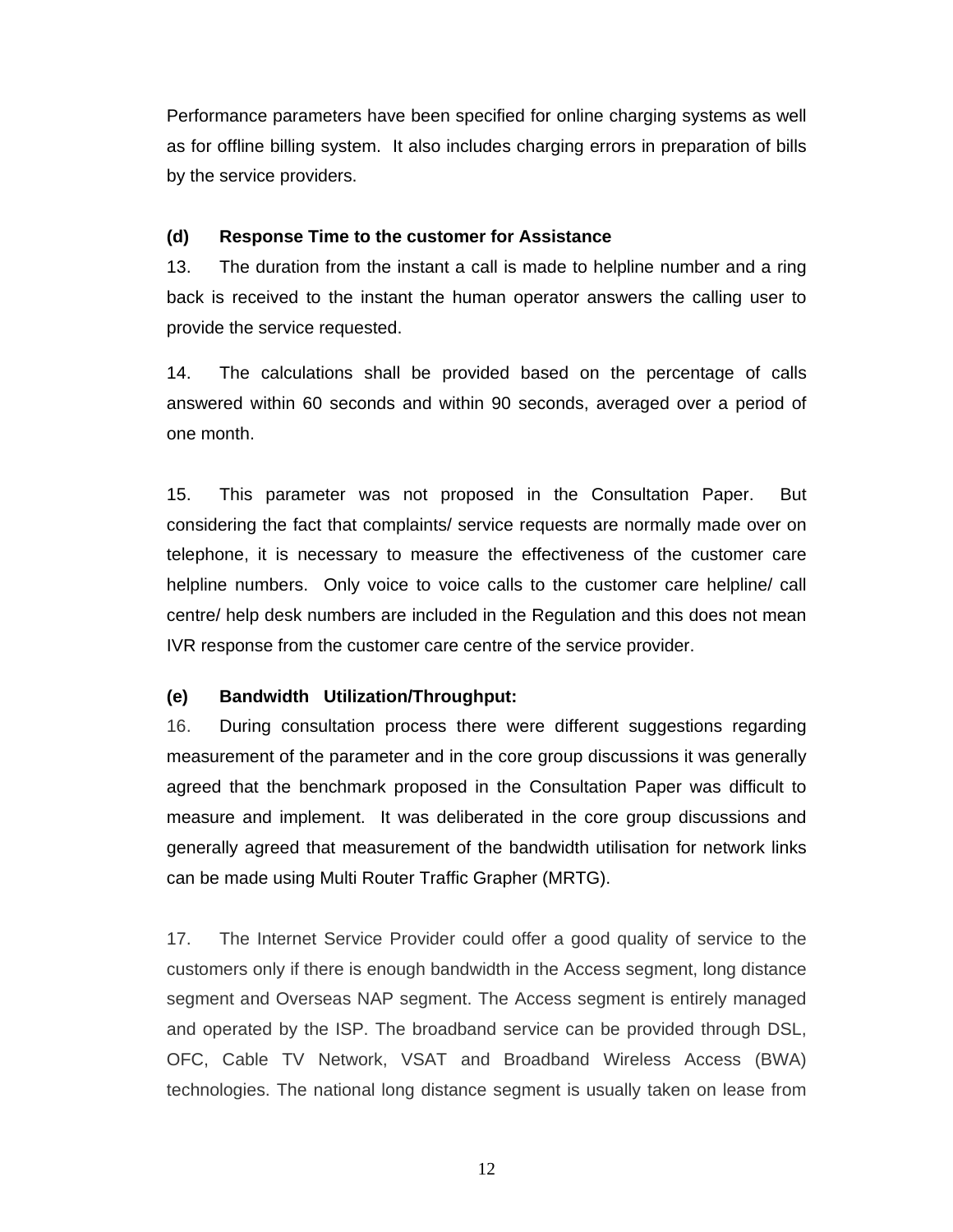NLDOs/ UASPs and the Overseas NAP segment is generally provided by the ILDOs in the form of International Private Leased Circuit (IPLC) or Internet Leased Line (ILL). Therefore, enough bandwidth should be made available in all the three segments for ensuring good quality of service.



18. The Authority has considered the deliberations of the core group while fixing the benchmarks for this parameter and decided that the service providers are required to monitor the bandwidth utilization during Time Consistent Busy Hours (TCBH) for all network link(s)/route. ISPs/ Service Providers shall report to TRAI the bandwidth utilization (loading) of all the upstream links going to IGSP/ NIXI with Multi Router Traffic Grapher (MRTG). However, for local links/intranetwork links the service provider need to report, only, exceptions having loading more than 80%. In case there is more than one link, then the average utilization of all the route links should not exceed 90% of loading level for a period of at least one month. The broadband service provider is required to make provision for additional bandwidth if the bandwidth utilization of the network links exceeds the 90% loading level for a period of at least one month. Average utilization of bandwidth in a route means utilization of bandwidth capacity on all the links of the route. For example, if there are 3 links consisting of one link of 34 Mbps, two links of 155 Mbps each, in a route from ISP gateway to IGSP then the total bandwidth available in the route is 344 Mbps (34+155+155) and 90% of loading means bandwidth utilization of 309.06 Mbps.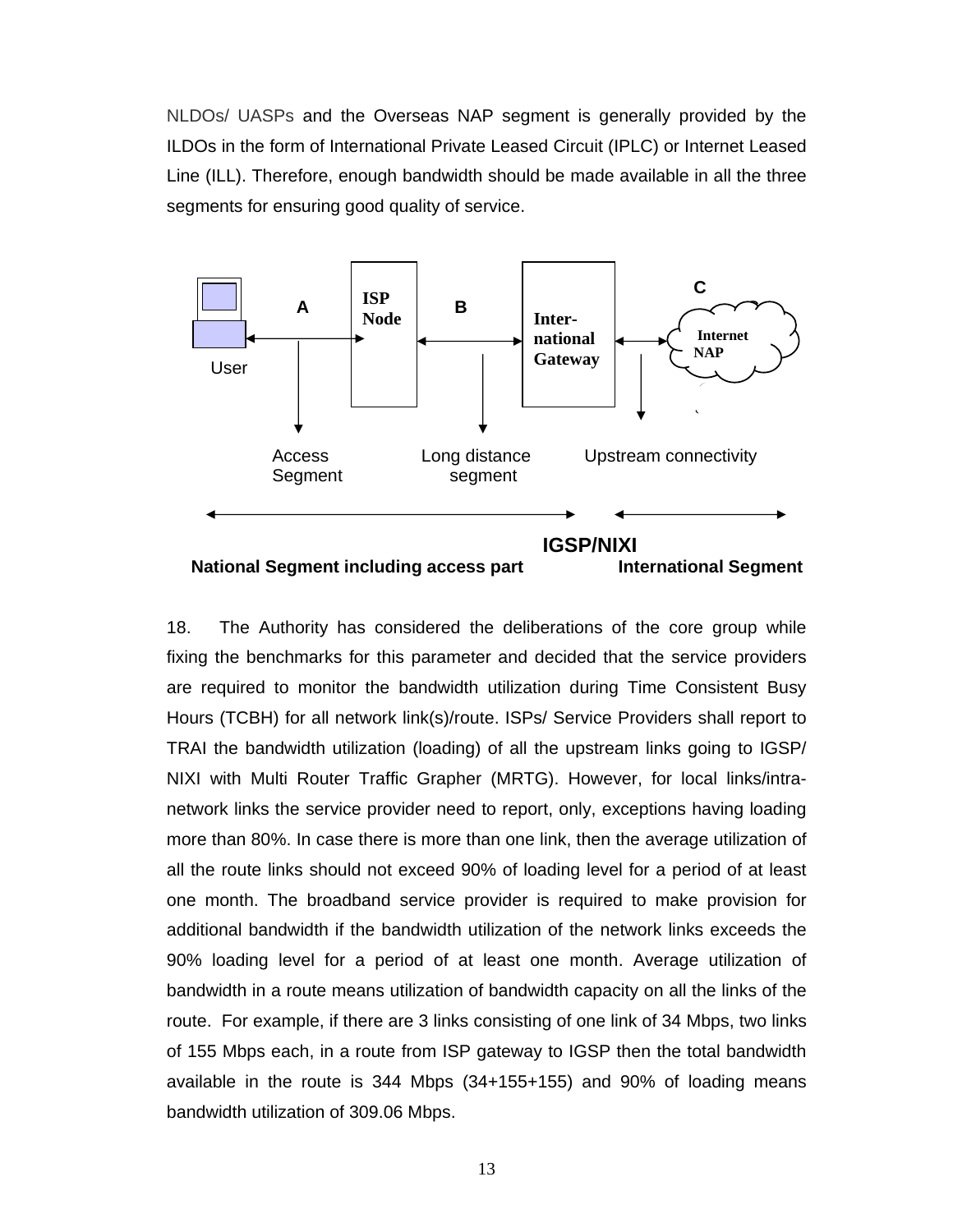#### **Measurement Methodology for Link Bandwidth Utilization/Throughput:-**

19. Both in Broadband access network/ intra-network links and links to upstream service provider, the bandwidth utilization shall be monitored using Multi Router Traffic Grapher (MRTG). This is a tool to monitor the traffic load on network links. MRTG generates HTML pages containing images which provide a live visual representation of the traffic. It works on UNIX platforms and Windows NT. MRTG uses a highly portable Simple Network Management Protocol (SNMP) implementation to read the traffic counters of routers and creates graphs representing the traffic on the monitored network connections. These graphs can be embedded into web pages which can be viewed from any Web-browser. In addition to detailed daily view, MRTG also creates visual representations of the traffic over a period. The measurement for reporting purposes is to be made only on working days during TCBH.

### **(f) Broadband Connection Speed (download):**

20. In the consultation paper under the proposed benchmark Bandwidth utilization/ throughput, it was proposed that "the bandwidth utilization between the user and the nearest serving ISP node during download shall not be less than 70% of the subscribed level for 95% of the time". Views of stakeholders are different such as: (i) proposed benchmark can be committed and achieved between the user and nearest ISP Node; (ii) the dependency of link utilization on the availability of the content/application to be supplied from the other end is one of the factors to be considered here and dependency is on the other end server, far end ISP link and far end ISP's upstream connectivity; (iii) beyond POP there is always a sharing of bandwidth and the effective throughput at any instant depends on the contention which increases manifold in the International domain; (iv) it is not possible to measure throughput as a historic measure; (v) it is not possible to establish that the traffic as less than 70% due to non-usage of the circuit, or less usage; (vi) any measurement has to be on current basis; and (vii) bandwidth can be effectively measured by a down-loaded server dedicated for this purpose.

21. The Authority has considered the views of the stakeholders while fixing the benchmarks for this parameter. This parameter has been prescribed to enable the users and service providers to measure the connection speed. As per Broadband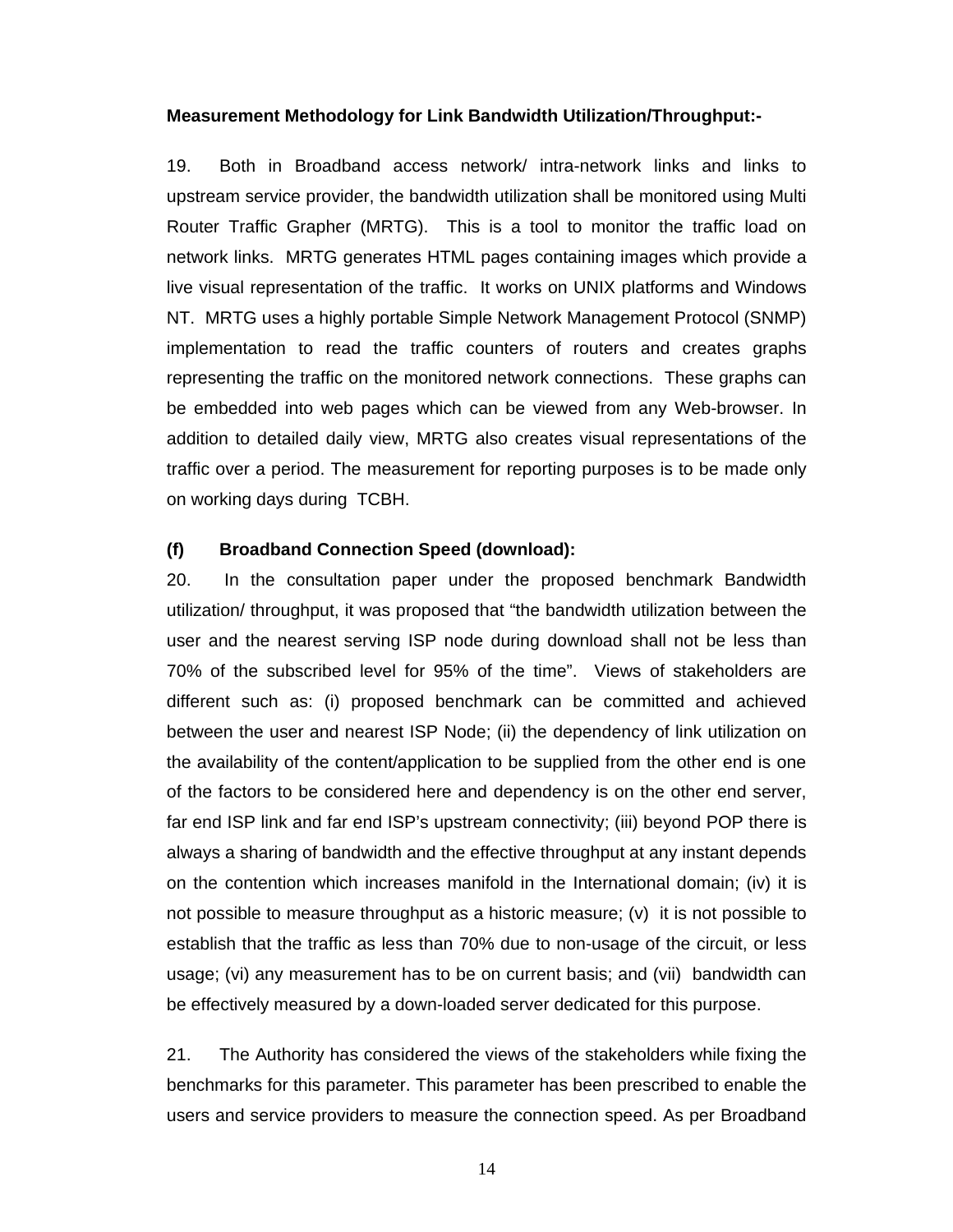Policy, the Broadband has been defined as "an always on data connection that has the capability of the minimum download speed of 256 kbps to an individual subscriber from the Point of Presence (POP) of the service provider where multiple such individual broadband connections are aggregated". In order to facilitate measurement of download speed from POP by the user independently, a measurement facility is needed at each POP. However, it would be difficult for the Broadband service provider to install the measurement facility in each POP to facilitate the user to test independently the download speed. Therefore, service providers can install the facility at a central location or at an ISP Node. The measurement in this way shall include the intra-network links and loading of intranetwork links may affect the speed measurement sometime. Therefore, keeping the reasonable loading level in intra-network links upto ISP Node, the benchmark has been prescribed that service providers shall ensure the speed of Broadband connection is >80% of the subscribed speed.

#### **Measurement of Broadband Connection Speed (download):**

22. The parameter can be measured on a sample basis by the user and service provider. The service providers need to install download speed measurement software in the Server at ISP Node to facilitate the user to measure independently the download connection speed through a web link. The facility shall be made available and the required procedure & information to facilitate such testing by the customer shall be made known to the customers by the service provider within a period of three months of coming into effect of these Regulations.

Data download speed  $=$  size of the test file (data) in ISP Server Transmission time required for error free transfer of the entire data

#### **(g) Service Availability/ uptime:**

 23. Service availability/ uptime is the measure of the degree to which the Broadband access network including ISP Node is operable and not in a state of failure or outage at any point of time for all users. It also includes the upstream connectivity uptime. Therefore, it measures the total downtime of the network for all users, including the LAN Switches, Routers, Servers, e-mail facilities etc at ISP Node and connectivity to upstream service providers over a period of one quarter.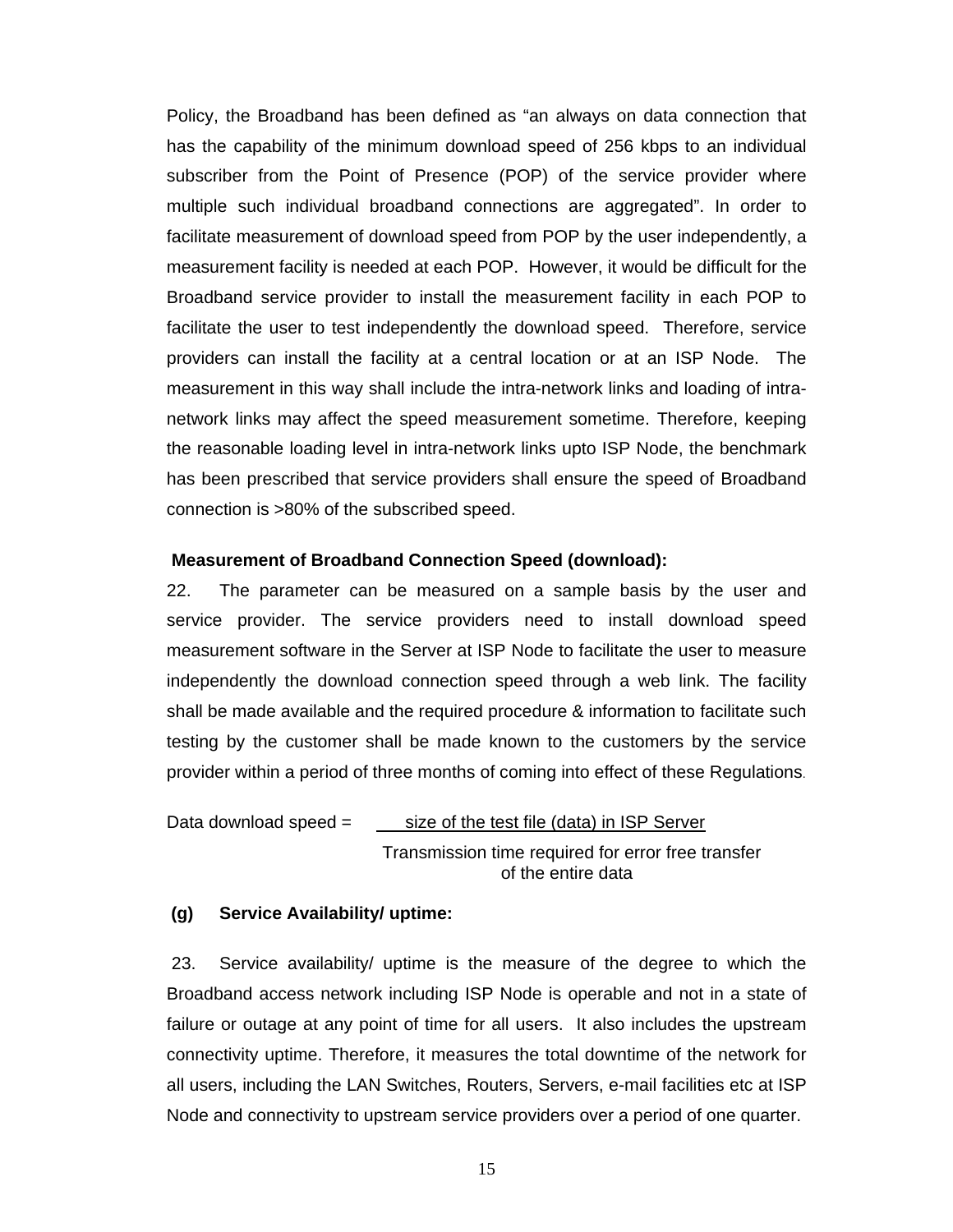# Service Availability =  $(Total$  operational hours – Total hours of service downtime)  $X$  100% Total operational hours

During consultation, some of the stakeholders had suggested a lower benchmark for this parameter. However, the Authority has fixed the benchmark for this parameter, keeping in view the fact that Broadband being an always on connection the downtime should be minimal.

24. Downtime for the purpose of upgrading or routine maintenance of the network system shall be excluded from the calculation of the service availability/ uptime provided that users are informed in advance of any such upgradation or maintenance action.

# **(h) Latency:**

25. During consultation process the general view was that the proposed benchmark of <90 msec for latency from User to IGSP Gateway is too inadequate. There were also suggestions that the measurement to be made on a sample basis and there should be a reference point for measurement. The reference point was discussed in the core group and the group considered reference points as User, ISP Node/POP and NIXI/IGSP nodes. Considering the fact that the latency measurement to NIXI/IGSP Gateway reference point is more holistic than measuring the latency for each component of the network, the Authority felt that latency in the national leg from the User (Reference Point) to International Gateway (IGSP/NIXI) shall be specified and decided that the benchmark shall be <120 msec, which is achievable.

26. The ISPAI also accepted that latency of 300 msec in the international link from NXI Node/IGSP Gateway to the nearest NAP is reasonable. Since the measurement of latency for the international link to the nearest NAP port cannot be made by the Broadband service provider from IGSP, it is considered to measure the latency for international link from ISP Node, which is under the control of the service provider. As such, the benchmark will also include the latency from the ISP Node to the NIXI Node/IGSP Gateway. Considering this aspect, the Authority has decided that the latency for the terrestrial link from the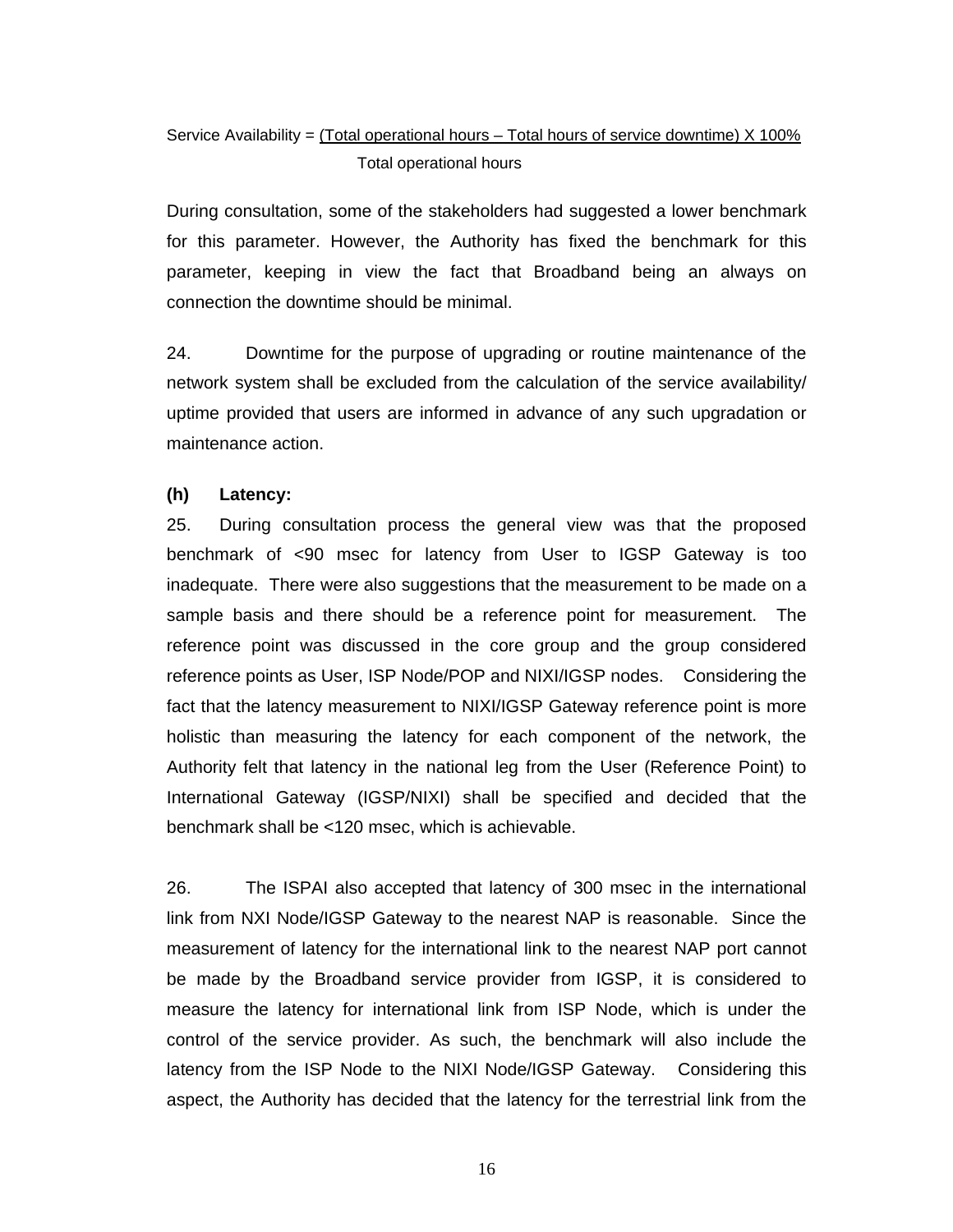ISP Node to the nearest NAP be < 350 msec. The core group and stakeholders have generally agreed to the proposal in the consultation paper for the latency for satellite media as <800msec and the same is accepted by the Authority.

# **(i) Packet Loss:**

27. On Packet loss, different views emerged during consultation process. Some stakeholders had raised doubt about measurement of packet loss, while some had agreed with the parameter proposed in the Consultation Paper. In the core group, industry representatives had proposed packet loss of <2%, while others had indicated that it is too lenient. Considering the International practices and the fact that benchmark of <2% is too lenient, the Authority has decided to retain the benchmark of <1% proposed in the consultation paper.

### **Packet Loss and Latency Measurement:**

28. **Packet Loss:** Packet loss is the percentage of packets lost to the total packets transmitted between two designated CPE/ Router Ports.

29. **Network Latency**: Latency is the measure of duration of a round trip for a data packet between specific source and destination Router Port/ Customer Premises Equipment (CPE).

30. **Packet Loss and Latency** Parameters indicate the quality of Broadband access network equipment including leased line resources used as well as the equipment at the ISP/ Service Provider Node. Being responsible to the customer for end to end QoS, the Broadband service provider needs to ensure that QoS is maintained on all the connected links. For this purpose, the service provider should negotiate Service Level Agreements (SLA) with the upstream service providers, i.e., leased line providers (NLD/UASP/BSO/IP-II) and IGSP/ILDO. There is a need to measure the packet loss and latency at different points using ping tests.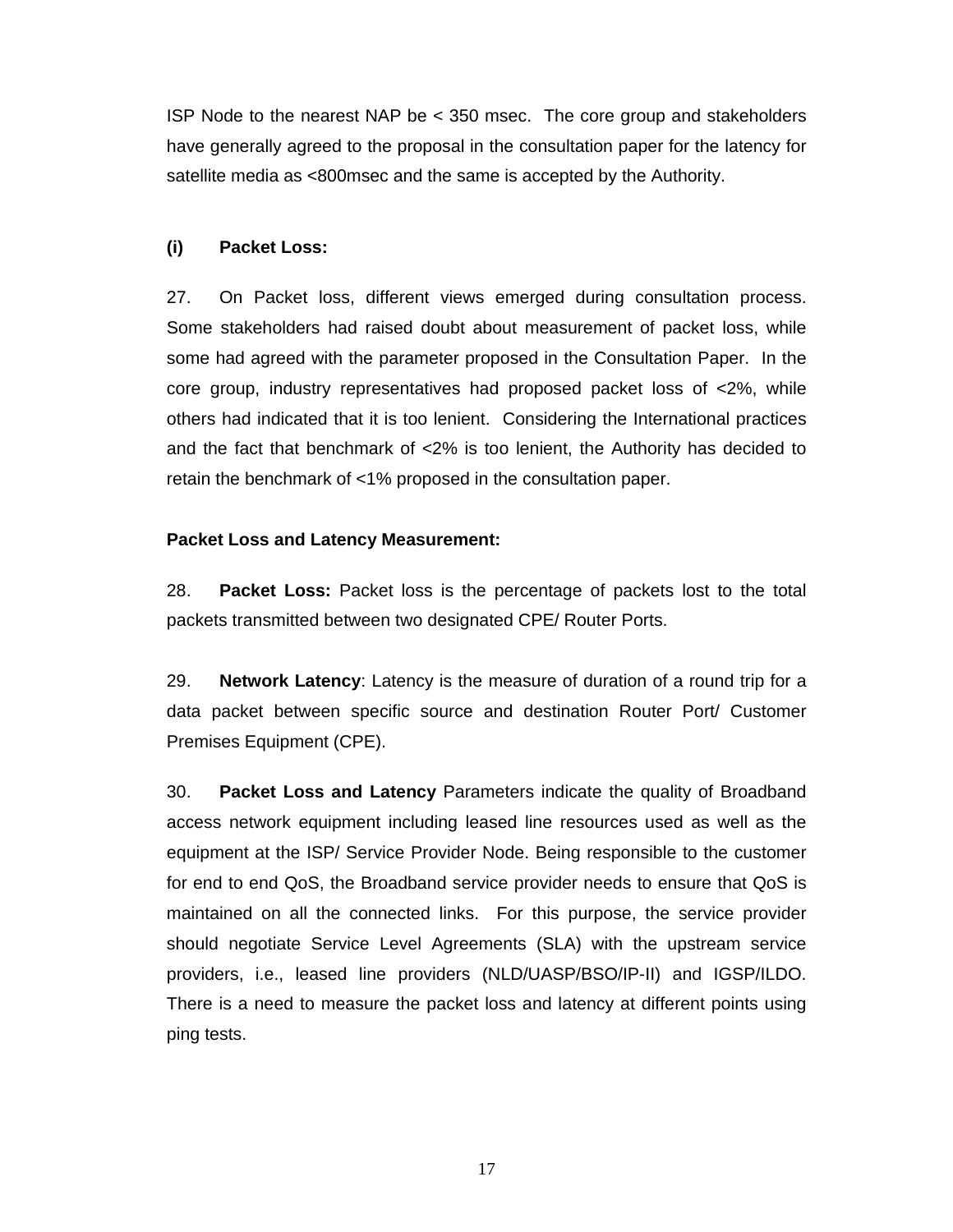31. The Packet Loss and Latency parameters proposed are for wired Broadband access network only having Optical Fibre Technologies, Digital Subscriber Lines (DSL) on copper loop and Cable TV Network in the access network and terrestrial media in the national backbone. For the broadband wireless access (BWA), since the technology is evolving and implementation is at the nascent stage, no benchmark for packet loss and latency is proposed. The Authority would revisit this issue later.

32. The measurement will be made for Packet Loss and Latency by the service provider on a sample basis taking the Broadband customer (User) configuration as User Reference Test Point at ISP Node/ POP. This configuration shall have local loop, CPE, ADSL-router/modem or Cable modem and PC/Laptop. The PC/Laptop shall have a minimum configuration of Pentium – IV, Windows 2000 operating system/XP/ UNIX with 256 MB RAM, hard disk 40 GB which normally a broadband user is expected to have for getting broadband speed.

33. Minimum sample reference points for each service area shall be three in number or multiple reference points, if needed. The Packet Loss and Latency shall be measured from user reference points at ISP Node/ POP to IGSP/ NIXI Gateway location and also to the nearest NAP port abroad.

34. Ping Test will be generated during the time consistent busy hour (TCBH). For Ping test the defined Packet size shall be of 64 bytes. The test conducted on daily basis shall be averaged for a month and the result of the Ping Test to be indicated for the Packet Loss and Latency.

35. **Packet Loss Measurement** shall be done by computing the percent packet loss of 1000 pings (with acknowledgement for each previous packet received) of 64 byte packet each. This packet loss is the measurement of packet lost from Broadband customer (User) configuration/ User Reference Point at ISP Node/ POP to the IGSP/ NIXI Gateway and to the nearest NAP Port abroad**.** 

36. **Latency Measurement** shall be done from user reference points at ISP Node/ POP to IGSP/ NIXI Gateway location and to the nearest NAP Port abroad**.**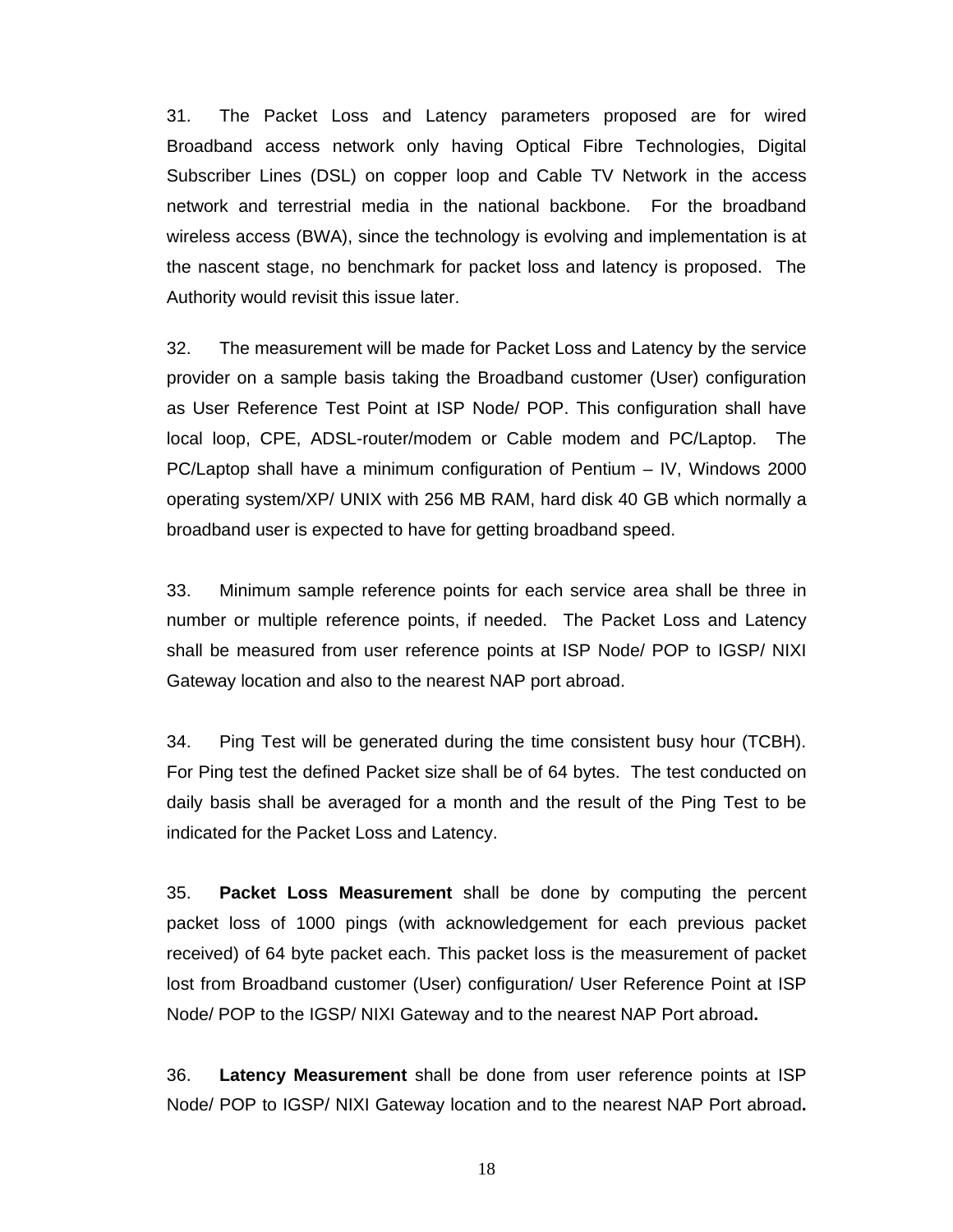The round trip delay for the Ping packets from ISP premises to the IGSP/ NIXI Gateway and to the nearest NAP port abroad will be measured by computing the delay for 1000 Pings of 64 bytes each, where pings are only sent subsequent to an acknowledgement being received for the same for the previous ping.

The following figure shows the various locations from where the packet loss and latency can be measured by the Service Providers on sample basis during TCBH:-



37. All the measurements of engineering standards such as Bandwidth Utilisation/Throughput, Packet Loss and Latency are to be carried out in the Time Consistent Busy Hour (TCBH) as specified by ITU-T.

# **(j) Static I.P. Address Allocation:**

38. IP address allocation for Broadband users is normally done by dynamic allocation method on per session basis. Static/Fix IP address allocation is required for few applications as per the requirement of customer. During consultation process the stakeholders had generally opined that this should not form part of the QoS benchmarks for Broadband. Therefore, considering the views of the service providers and the normal practice followed, Static IP address allocation is not proposed for the QoS benchmarking criteria. But in case a Broadband customer desires to have one or more static IP addresses, it is